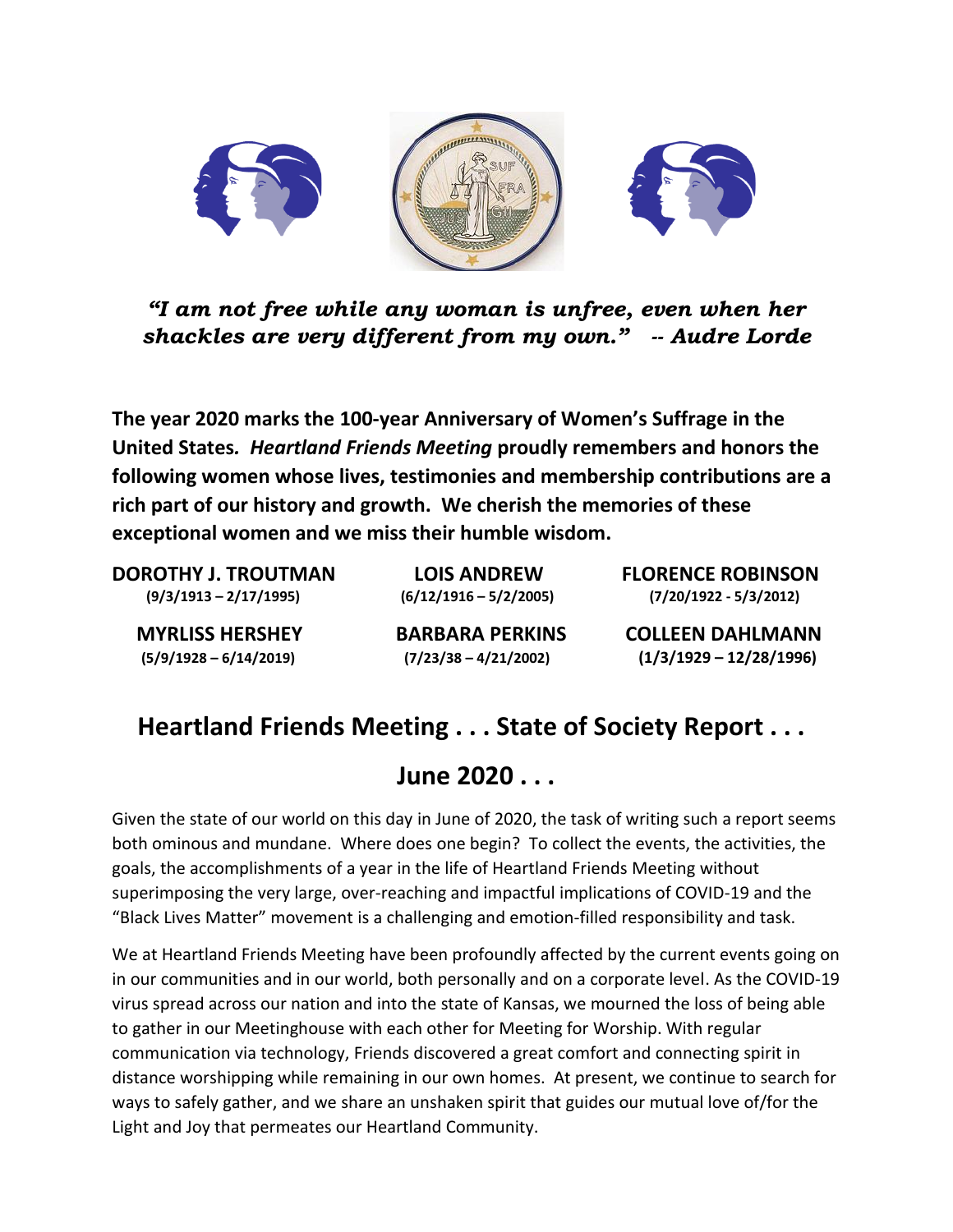The 100 year Anniversary of Women's Suffrage in the United States is a bittersweet celebration. One hundred years ago, women were granted access to the voting booth. But. . . , Women had to fight for and "earn this right" to vote, to be considered equal in the eyes of justice and the Constitution of the United States of America.

Human rights, human dignity and justice for all continue to fall short of anything acceptable throughout the cities and states of our nation. Our brothers and sisters of color continue to be oppressed and discriminated against in many capacities across the broad spectrum of daily life in America. We are saddened by the ongoing racial disparity and discrimination that exists for so many human beings who should not have to "earn the right" to be treated with fairness, dignity, respect and compassion. This reality is heavy on our hearts at Heartland Friends Meeting. The rallying cries of our brothers and sisters beg us to both individually and corporately speak out against hatred and violence toward our fellow humans. We honor and lift up the names of recent victims of racial hatred, police brutality and ongoing oppression in this country: **George Floyd, Ahmaud Arbery, Breonna Taylor.**

We at Heartland Friends Meeting continue to thoughtfully, intentionally and with the greatest of love work our way forward and through the opportunities we are given during these times, calling on the best of ourselves and our Meeting.

\*\*\*\*\*

As we continue to reflect for this writing, Heartland seems to have lived with two very disparate identities: before the pandemic and after the pandemic. In 2019 and early 2020, some positive energies rose to action. We welcomed three new members and one (4-year-old) associate member to the Society of Friends. We rejoice in the blessings of these new members of our Meeting.

In late Spring of 2019, a member shared a leading to host a mid-week unprogrammed worship opportunity. In Sept. 2019, members and attenders began gathering on the first and third Wednesdays of the month for an evening hour of quiet worship together. The number of Friends gathering for this time of worship has varied from two to ten, and we have felt tenderly drawn into, "When two or three are gathered in my name…"

In late summer of 2019, a Friend shared a leading to host a women's yoga class once a week at Heartland. Several "Friends" and friends have been gathering on Friday afternoons for an hour of gentle yoga practice and spiritual connection.

In August 2019, Heartland Friends hosted the gathering of family and friends for Myrliss Hershey's memorial service. From the vantage point of this writing, we are deeply grateful that a large group was able to gather in memorial worship for Myrliss, a long-time Heartland Friends member and well-known lover of and advocate for education.

Heartland was pleased to welcome and host the Friends World Committee for Consultation Executive Board for their meetings in September 2019. We know such large Spirit-filled gatherings will happen again, and we will cherish those opportunities to be together with renewed gratitude.